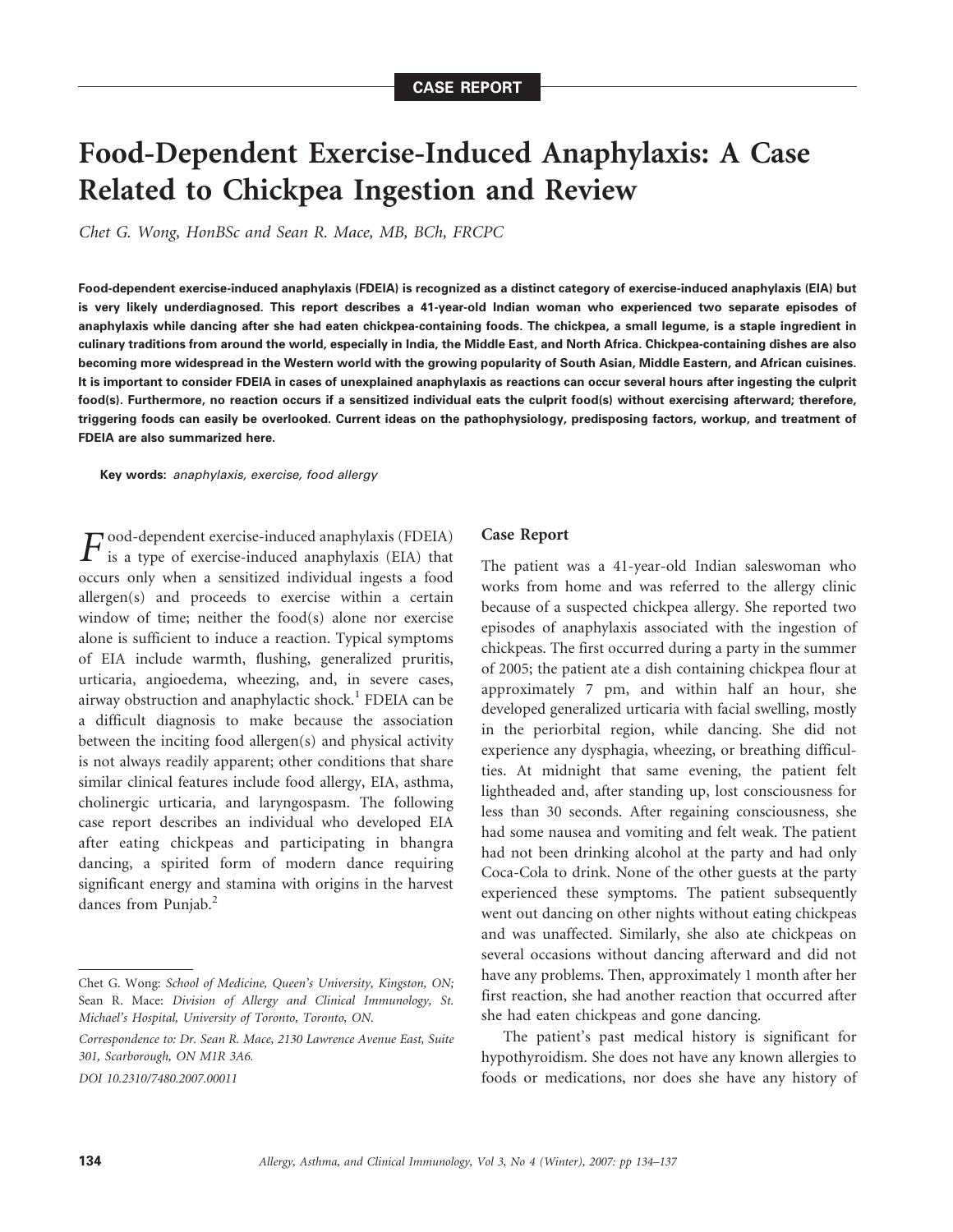eczema or asthma, but she does have seasonal allergic rhinoconjunctivitis. The patient drinks alcohol occasionally and does not smoke. Her family history of atopy includes a sister who has environmental allergies and a 14 year-old son who had a childhood allergy to peanuts, lentils, and other legumes; he outgrew most of these allergies but remains allergic to chickpeas. The patient's medications consist of levothyroxine and an oral contraceptive pill.

A complete physical examination was unremarkable, and the patient underwent skin-prick testing for chickpeas and other members of the legume family, including peanuts, peas, green peas, string beans, and soy; she had a positive reaction only to chickpeas. A radioallergosorbent test (RAST) for immunoglobulin E (IgE) antibodies against chickpeas showed a low titre of 0.47 kU/L. This was followed by a supervised graded oral challenge, and the patient tolerated three chickpeas without any consequences.

## Discussion

EIA is a well-known phenomenon,<sup>3</sup> and FDEIA has been recognized as a distinct variant of EIA for almost 30 years,<sup>4</sup> although it is less well understood. In fact, the first case report of EIA in 1979 described an individual who had ingested shellfish prior to long-distance running and subsequently developed anaphylaxis.<sup>5</sup> The true prevalence and incidence of FDEIA are currently unknown as many cases remain undiagnosed. FDEIA has not been found to have a gender or racial bias to date.

There are two types of FDEIA: unspecific FDEIA and specific FDEIA.<sup>6</sup> Unspecific FDEIA occurs when a susceptible individual exercises after filling his or her stomach, regardless of what has been eaten. In specific FDEIA, the combination of the culprit food antigen(s) and exercise lowers mast cell degranulation thresholds, leading to histamine release and anaphylaxis.<sup>7</sup> Thus far, the most common food implicated in specific FDEIA is wheat, and molecular studies have identified sequential epitopes in the repetitive domain of wheat gliadins that are bound by IgE antibodies in wheat-dependent  $EIA.<sup>8,9</sup>$  Other triggering foods in FDEIA include buckwheat, pistachios, apples, oranges, corn, mushrooms, and celery.<sup>10–16</sup>

The exact pathophysiology of FDEIA has yet to be determined, but gut permeability is one factor that may play an important role in the development of FDEIA.<sup>7</sup> An animal study by Yano and colleagues using lysozymesensitized mice revealed that exercise increased the gastrointestinal absorption of lysozyme ingested prior to activity.<sup>17</sup> Interestingly, sensitized mice were found to have a greater number of mucosal lesions in the small intestine after exercise than sensitized mice at rest or unsensitized mice. Although the mechanism of mucosal damage was not addressed, the authors noted that exercise can cause significant decreases in mesenteric blood flow and that intestinal ischemia has been linked to increased bacterial translocation and absorption of endotoxin from the gastrointestinal tract. These observations suggest that mesenteric ischemia could be responsible for failure of the gastrointestinal mucosal barrier and result in increased absorption of food allergens into the bloodstream.

Another factor hypothesized to be involved with the pathophysiology of FDEIA is tissue transglutaminase (tTG) activity beneath gastrointestinal epithelium.<sup>7</sup> Palosuo and colleagues showed that tTG cross-links wheat gliadins in individuals with wheat-dependent EIA, causing the formation of high-molecular-weight complexes with enhanced IgE binding capability.<sup>18</sup> Skeletal muscle contraction during exercise also increases circulating levels of tumour necrosis factor  $\alpha$ , interleukin-6, and glucocorticoid hormones, all of which stimulate tTG activity.<sup>18</sup> Thus, exercise may activate tTG and increase modification of food-derived peptides, leading to more IgE cross-linking and mast cell degranulation. However, whether tTG acts on other food substrates besides gliadin remains to be seen.

An important consideration in FDEIA is the relationship between the amount of food allergen ingested and the propensity for an attack. A case report on a young Japanese woman with wheat-dependent EIA by Hanakawa and colleagues described a dose-dependent effect of wheat ingestion on precipitating an allergic reaction.<sup>19</sup> Another issue of concern is whether medications can influence the onset of FDEIA. Drug-dependent EIA has been reported in a patient on a nonsteroidal anti-inflammatory drug (NSAID),<sup>20</sup> and several Japanese studies have found that aspirin potentiates FDEIA. $8,21,22$  In addition, Matsuo and colleagues demonstrated that aspirin increased circulating levels of gliadin in patients with wheat-dependent EIA who were fed wheat.<sup>8</sup> Notably, circulating levels of gliadin correlated with FDEIA symptomatology, supporting the belief that FDEIA is dose dependent. Taken together, these findings indicate that aspirin use may increase gastrointestinal absorption of food allergens and exacerbate FDEIA.

A reasonable workup for FDEIA would include a complete history and physical examination, skin-prick testing, prick + prick testing, applicable RASTs, and foodexercise provocation testing. With regard to prick tests, an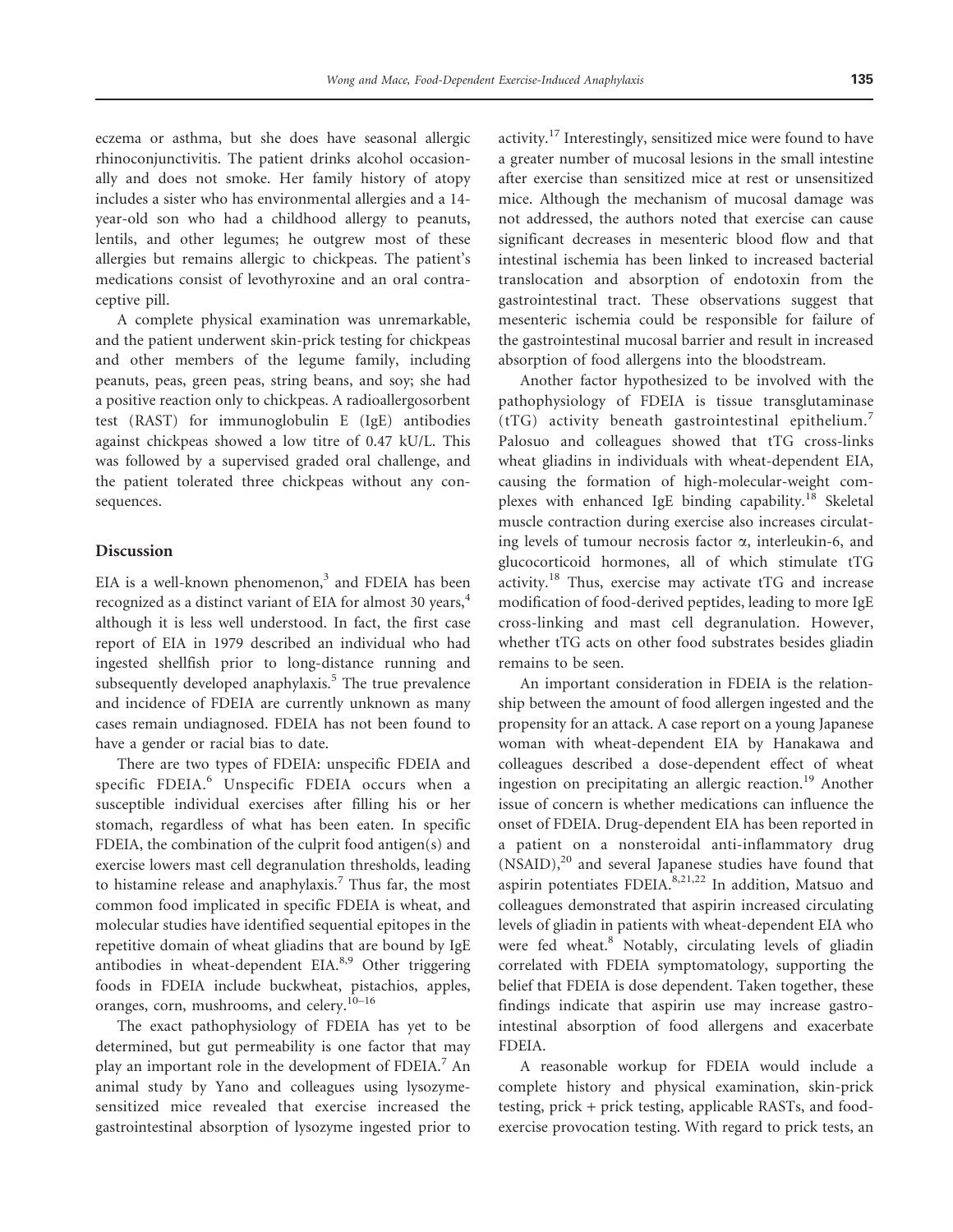Italian study on 54 patients with FDEIA recommended that those with suspected FDEIA be skin prick tested using a large panel of foods as patients can have multiple food triggers.<sup>23</sup> However, this study also revealed that skin-prick testing, prick + prick testing, and RASTs had variable sensitivities for diagnosing FDEIA, depending on what the culprit food was, although in virtually every case, at least one of the three tests was positive for the suspect food. Furthermore, each of the three tests found positivities undetected by the others.

Another study by Harada and colleagues described four patients with wheat-dependent EIA confirmed by prick tests, immunoblot tests, and provocation testing who had negative gluten RAST scores. $^{24}$  In the case reported here, the patient had a positive skin-prick test against chickpeas, which corroborates her history. Even though her chickpea RAST score was low, this does not preclude a diagnosis of chickpea-dependent EIA because there are currently no data regarding the sensitivity of the chickpea RAST for identifying such a case.

A formal double-blind placebo-controlled food challenge (DBPCFC) was not performed in this case. However, the patient's history indicated that she was able to tolerate normal-sized portions of chickpeas without any symptoms as long as she did not engage in vigorous activity afterward. There is no universally accepted protocol for administering a DBPCFC, but such a challenge would involve giving the patient increasing quantities of the suspected food allergen or placebo in the form of an opaque pill or disguised in a liquid medium over 1.5 to 2 hours; if the patient tolerates the equivalent of 10 g of the dehydrated food without a reaction, it is highly unlikely that the patient has a food allergy.<sup>25</sup>

To determine whether a suspected food is responsible for FDEIA, it is helpful to do a food-exercise provocation test. Again, there is no standardized protocol for provocation testing in cases of suspected FDEIA, but such a test would involve administering increasing amounts of the suspected food at regular intervals and then exercising the subject after each ingestion, with appropriate supervision and resuscitation equipment ready. However, one must keep in mind that some patients with FDEIA do not become symptomatic until several hours later, so a negative provocation test does not rule out the diagnosis. The patient described in this case report declined to return for provocation testing as she was satisfied with our management plan, which included avoidance of chickpeas and chickpea-containing foods prior to vigorous activity and having an epinephrine autoinjector with her at all times.

As mentioned above, the mainstay of treatment for FDEIA is avoidance; the time course from ingestion of food allergen to development of a reaction has not been established definitively, but the Italian study by Romano and colleagues found that sensitized individuals did not have reactions as long as they avoided foods associated with a positive skin test and/or RAST for at least 4 hours prior to exercising. $^{23}$  In the case reported here, the patient lost consciousness briefly and then awoke with nausea and vomiting approximately 5 hours after ingesting the triggering agent. We believe that these symptoms were part of her reaction, and a recent report in the literature describes a similar patient with WDEIA who experienced loss of consciousness and severe anaphylaxis 5 hours after wheat ingestion and exercise.<sup>26</sup> Of course, total avoidance of suspected foods would be ideal. It would also be prudent for sensitized individuals to avoid NSAIDs and aspirin if they do plan on ingesting suspected food allergens. Patients with FDEIA should be advised to carry an epinephrine autoinjector with them at all times. In an acute attack, antihistamines, corticosteroids, and/or epinephrine can be used depending on the severity of the symptoms. Currently, there are no approved prophylactic agents for FDEIA, although case reports have described various possibilities including sodium bicarbonate, disodium cromoglycate, and terfenadine.<sup>27-29</sup>

The patient described in this report was given a prescription for an epinephrine autoinjector and instructed to avoid eating chickpea-containing dishes prior to dancing or engaging in vigorous physical exercise. She has not experienced another episode since and continues to enjoy her usual foods and activities.

## References

- 1. Volcheck GW, Li JT. Exercise-induced urticaria and anaphylaxis. Mayo Clin Proc 1997;72:140–7.
- 2. What is bhangra? Available at: http://www.dholrhythms.com/ index.php?section=2 (accessed November 10, 2006).
- 3. Castells MC, Horan RF, Sheffer AL. Exercise-induced anaphylaxis. Curr Allergy Asthma Rep 2003;3:15–21.
- 4. Kidd JM, Cohen SH, Sosman AJ, Fink JN. Food-dependent exercise-induced anaphylaxis. J Allergy Clin Immunol 1983;71: 407–11.
- 5. Maulitz RM, Pratt DS, Schocket AL. Exercise-induced anaphylactic reaction to shellfish. J Allergy Clin Immunol 1979;63:433–4.
- 6. Chong SU, Worm M, Zuberbier T. Role of adverse reactions to food in urticaria and exercise-induced anaphylaxis. Int Arch Allergy Immunol 2002;129:19–26.
- 7. Tewari A, Du Toit G, Lack G. The difficulties of diagnosing fooddependent exercise-induced anaphylaxis in childhood—a case study and review. Pediatr Allergy Immunol 2006;17:157–60.